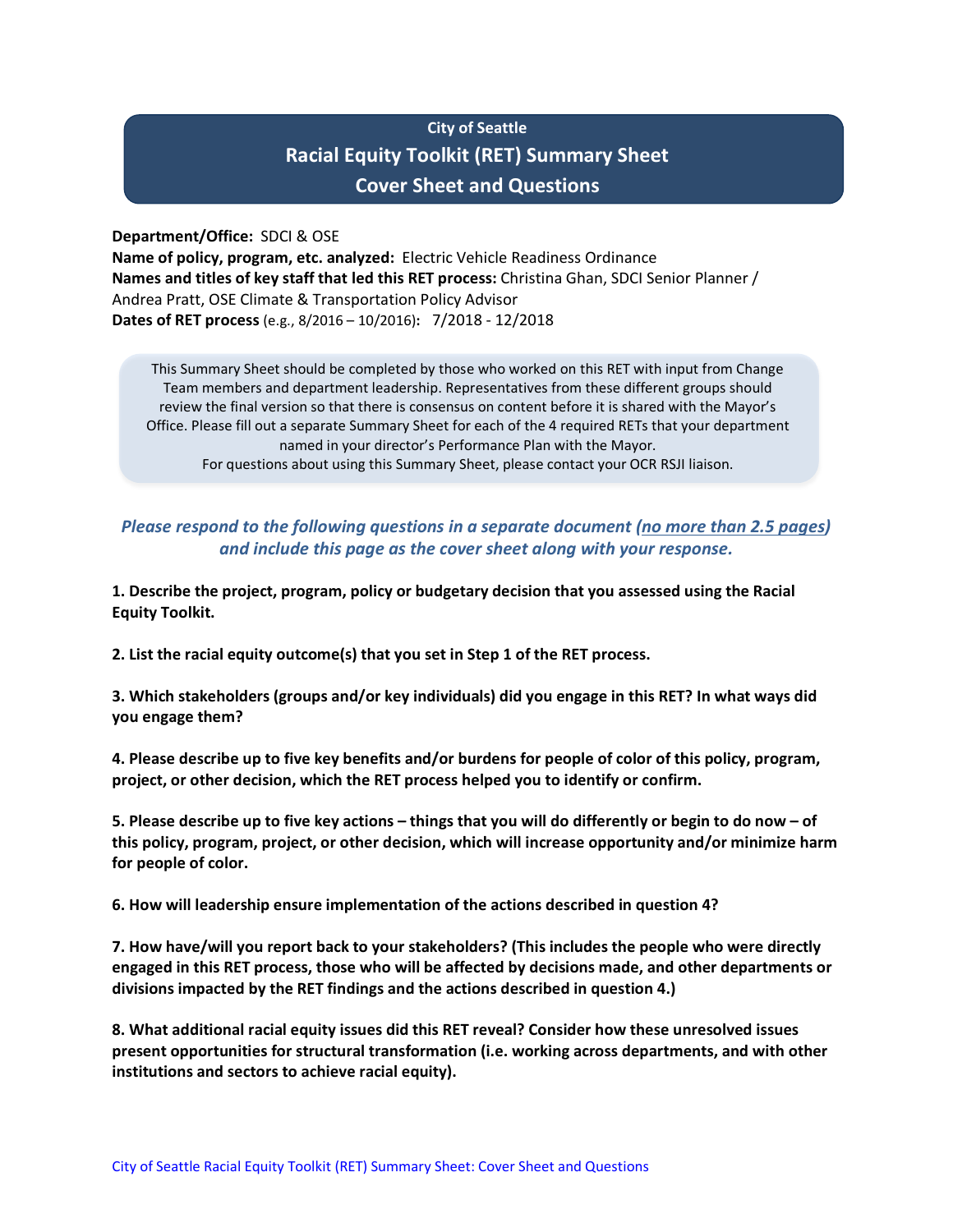#### **1. Describe the project, program, policy or budgetary decision that you assessed using the Racial Equity Toolkit.**

Amend the Land Use Code to require parking in new construction to include charging infrastructure to accommodate electric vehicle (EV) charging and make it easier for someone to install charging equipment/stations in the future. The number of "EV-ready" parking spaces required would depend on the type of land use (both residential and non-residential) and the type and size of parking facilities provided. The requirements would apply to all off-street parking provided -- whether or not it is required by the Land Use Code. It does not modify parking requirements in the Land Use Code.

This legislation is a component of the Drive Clean Seattle Initiative. Drive Clean Seattle is framed within City's Environmental Equity Agenda/Equity and Environment Initiative, which provides goals and strategies which serve as a roadmap for sectors to work together to advance environmental equity in Seattle. A separate Racial Equity Toolkit (RET) was completed on the Drive Clean Seattle Initiative in the fall of 2016. Where relevant, information from the Drive Clean Seattle RET is included in this analysis to provide supporting information and additional context.

#### **2. List the racial equity outcome(s) that you set in Step 1 of the RET process.**

• Communities most affected should have equal access to EV charging and not be disenfranchised from clean, green, cost effective transportation fuel based on where they live or what type of housing they live in.

The Drive Clean Seattle RET previously identified the following outcomes related to this proposal:

- Improve air quality in the places where communities of color, immigrants, refugees, people with low-incomes, youth and limited-English proficiency individuals live, learn, work and play
- Bring economic benefit to such communities through… a decrease in transportation costs

#### **3. Which stakeholders (groups and/or key individuals) did you engage in this RET? In what ways did you engage them?**

We discussed the proposal with the Environmental Justice Committee (EJC) in November of 2016. The EJC was briefed on the EVRO concept draft and subsequently directed the city to use existing feedback on Drive Clean Seattle as guidance for this legislation including mitigating displacement factors and increasing access to EVs. We also sought input from the Seattle Housing Authority, King County Housing Authority, Puget Sound Sage, the Environmental Coalition of South Seattle (ECOSS), and the Emerald Cities Collaborative during the spring and summer of 2018.

We had in person conversations with other stakeholders, including EV manufacturers and charging companies (Telsa, Proterra, Reach Now, National Car Charging, Volta Charging, Cyan Strategies, SemaConnect, Electrify America, Clipper Creek, Chargepoint, Powerflex Systems, and Greenlots), environmental organizations (Forth Mobility, Climate Solutions, Environment WA, Western WA Clean Cities, and Seattle 2030 District, Puget Sound Clean Air Agency), and extensive conversations with the development community (Master Builders Association, Built Green, Vulcan, Clise Properties, Unico Properties, Barrientos Ryan, Gamut 360, Dwell Development, Evergreen Certified, Capitol Hill Housing/Eco District). City Stakeholders involved included Seattle City Light, Office of Housing, SDOT, and Parks.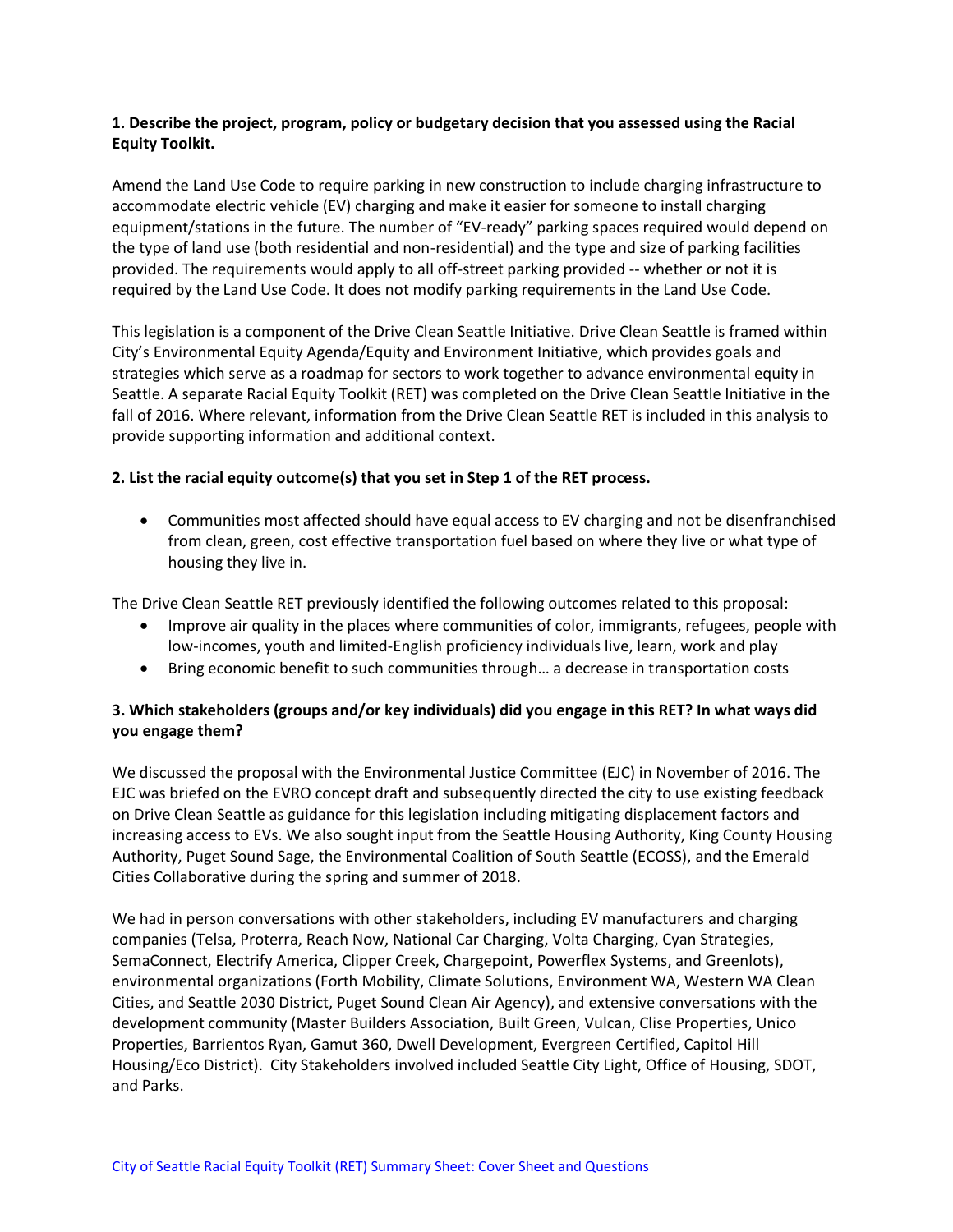#### **4. Please describe up to five key benefits and/or burdens for people of color of this policy, program, project, or other decision, which the RET process helped you to identify or confirm.**

- 1. Equitable access to charging infrastructure would increase EV adoption rates throughout Seattle, leading to reduced transportation costs (in the form of operation and maintenance) and improved local air quality and long-term climate benefits.
- 2. People who live in multifamily housing face greater barriers to installing a charging station at their residence when there is inadequate electrical infrastructure in place. Access to plugs would increase the likelihood of EV ownership in these communities.
- 3. Better access to EV charging for residents of subsidized affordable housing could help residents who are drivers for taxi's and transportation network companies adopt EVs.
- 4. More EV infrastructure could incrementally increase the cost of building parking, and thus the cost of building housing that includes parking. Some marginal costs could be passed down to renters living on the margin of affordability, including renters who do not own an EV so would not benefit from the additional cost burden.

# **5. Please describe up to five key actions – things that you will do differently or begin to do now – of this policy, program, project, or other decision, which will increase opportunity and/or minimize harm for people of color.**

- 1. We added a pathway for small-scale residential development to request flexibility from the requirements if they would have to make expensive infrastructure upgrades.
- 2. We decided not to exempt affordable housing development from the rules to ensure that the future residents of those buildings will have access to EV charging. Parking is not mandatory in affordable housing development so developers could also opt to reduce the amount of parking built overall to defray marginal costs as a result of the ordinance.

# **6. How will leadership ensure implementation of the actions described in question 4?**

The actions were incorporated into the ordinance that was transmitted to City Council. If the ordinance is adopted and becomes law, SDCI will incorporate the rules into the permit process for new development.

# **7. How have/will you report back to your stakeholders? (This includes the people who were directly engaged in this RET process, those who will be affected by decisions made, and other departments or divisions impacted by the RET findings and the actions described in question 4.)**

Stakeholder participation and partnership is an important, on-going part of the process to develop this proposal and complete the RET. We have notified stakeholders of major project milestones and will continue to do so until the legislation is adopted and implemented through SDCI's permit process.

#### **8. What additional racial equity issues did this RET reveal? Consider how these unresolved issues present opportunities for structural transformation (i.e. working across departments, and with other institutions and sectors to achieve racial equity).**

• Residents of existing buildings that do not have EV-ready parking will still face significant barriers to EV adoption. OSE is reaching out to private sector companies and local housing